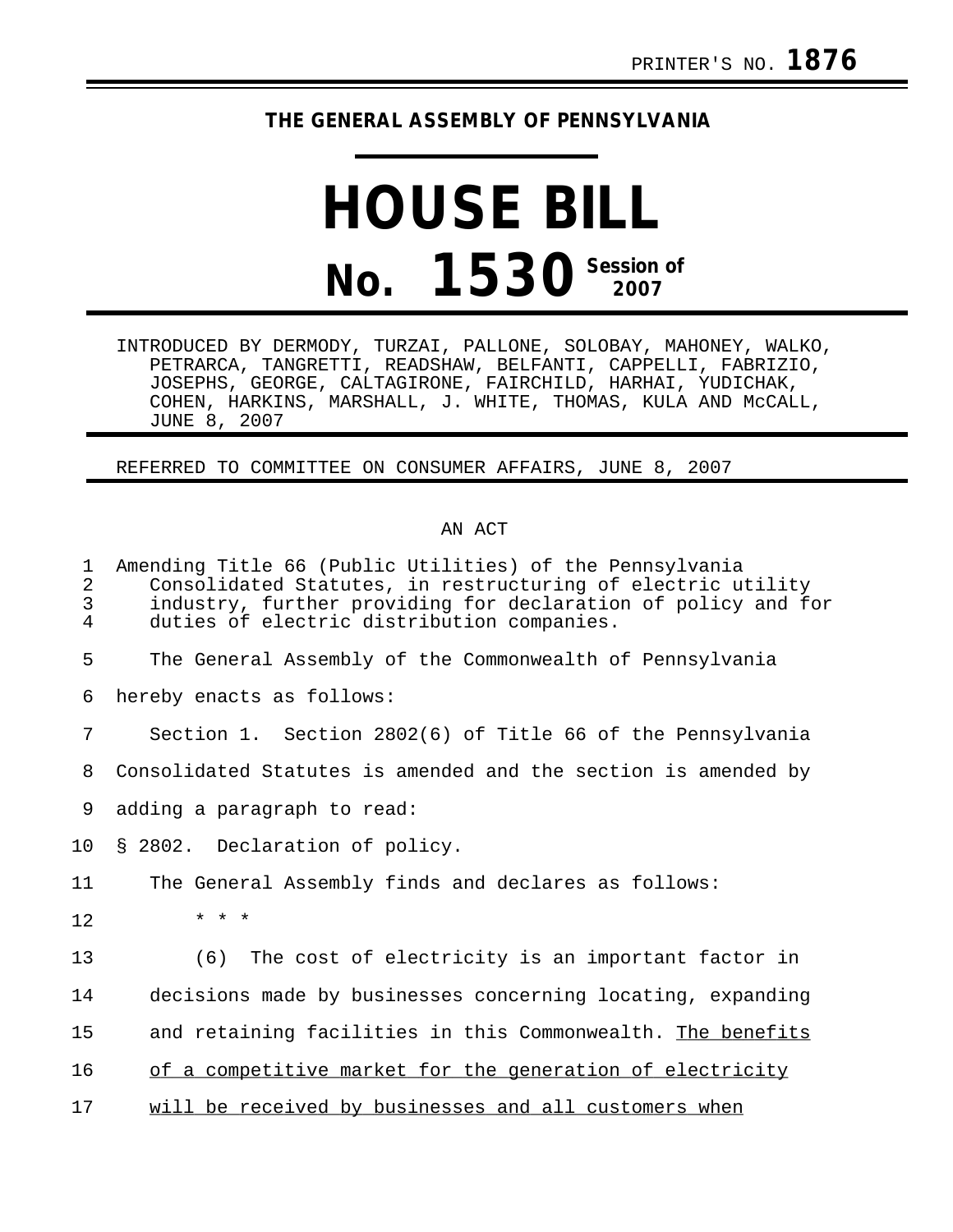| $\mathbf 1$ | electric distribution companies or commission-approved          |
|-------------|-----------------------------------------------------------------|
| 2           | alternative suppliers and electric generation suppliers may     |
| 3           | offer and provide competitive generation services without       |
| 4           | limitation on the type of generation services that each may     |
| 5           | offer.                                                          |
| 6           | * * *                                                           |
| 7           | Following the completion of the transition period<br>(22)       |
| 8           | in an electric distribution company's service area pursuant     |
| 9           | to section 2807(e) (relating to duties of electric              |
| 10          | distribution companies), the electric distribution company or   |
| 11          | commission-approved alternative supplier and each electric      |
| 12          | generation supplier operating in that service area may offer    |
| 13          | and provide at its discretion competitive generation services   |
| 14          | to all customers without limitation on the types of             |
| 15          | generation service that may be offered.                         |
| 16          | Section 2. Section 2807(e) of Title 66 is amended to read:      |
| 17          | Duties of electric distribution companies.<br>\$2807.           |
| 18          | $\star$ $\star$<br>$^\star$                                     |
| 19          | Obligation to serve.--An electric distribution company's<br>(e) |
| 20          | obligation to provide electric service following implementation |
| 21          | of restructuring and the choice of alternative generation by a  |
| 22          | customer is revised as follows:                                 |
| 23          | While an electric distribution company collects<br>(1)          |
| 24          | either a competitive transition charge or an intangible         |
| 25          | transition charge or until 100% of its customers have choice,   |
| 26          | whichever is longer, the electric distribution company shall    |
| 27          | continue to have the full obligation to serve, including the    |
| 28          | connection of customers, the delivery of electric energy and    |
| 29          | the production or acquisition of electric energy for            |
| 30          | customers.                                                      |
|             |                                                                 |

20070H1530B1876 - 2 -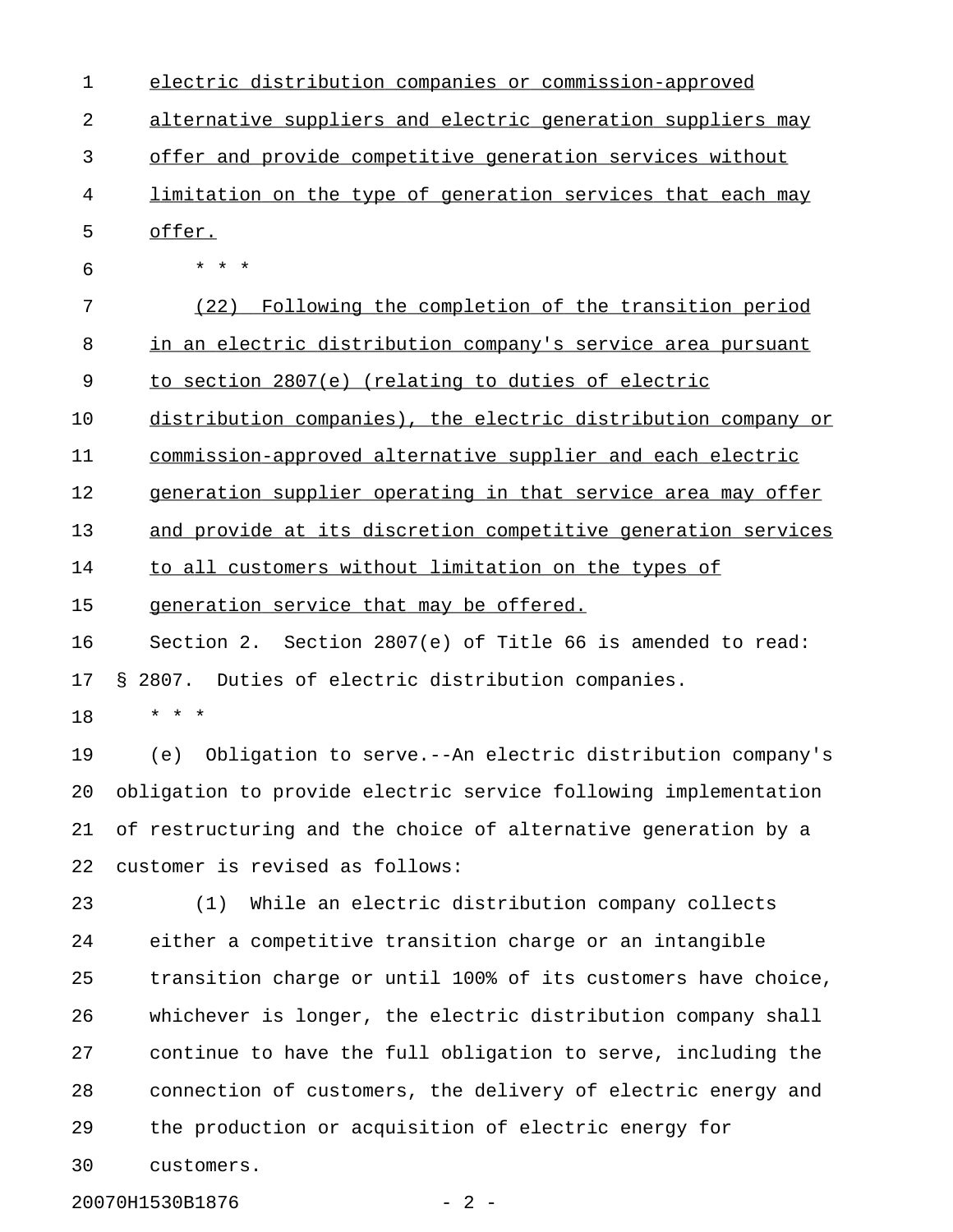1 (2) At the end of the transition period, the commission 2 shall promulgate regulations to define the electric 3 distribution company's obligation to connect and deliver and 4 acquire electricity under paragraph (3) that will exist at 5 the end of the phase-in period.

6 (3) If a customer contracts for electric energy and it 7 is not delivered or if a customer does not choose an 8 alternative electric generation supplier, the electric 9 distribution company or commission-approved alternative 10 supplier shall acquire electric energy [at prevailing market 11 prices] to serve that customer and shall recover fully all 12 reasonable costs. The electric energy acquired under this 13 paragraph may include long-term contracts or a portfolio of 14 resources to serve that customer and may be procured through 15 auctions, requests for proposals and bilateral contracts as 16 well as through the generation of the electricity by the 17 electric distribution company or commission-approved 18 alternative supplier with its assets. The electric 19 distribution company or commission-approved alternative 20 supplier may propose, and the commission shall approve, an 21 annual or multiyear fixed price service option to the 22 customer. In acquiring electric energy pursuant to this 23 paragraph, the electric distribution company or commission-24 approved alternative supplier should seek to provide the most 25 stable and lowest cost service for all of its customers. 26 (4) If a customer that chooses an alternative supplier 27 and subsequently desires to return to the local distribution

28 company for generation service, the local distribution 29 company shall treat that customer exactly as it would any new 30 applicant for energy service.

20070H1530B1876 - 3 -